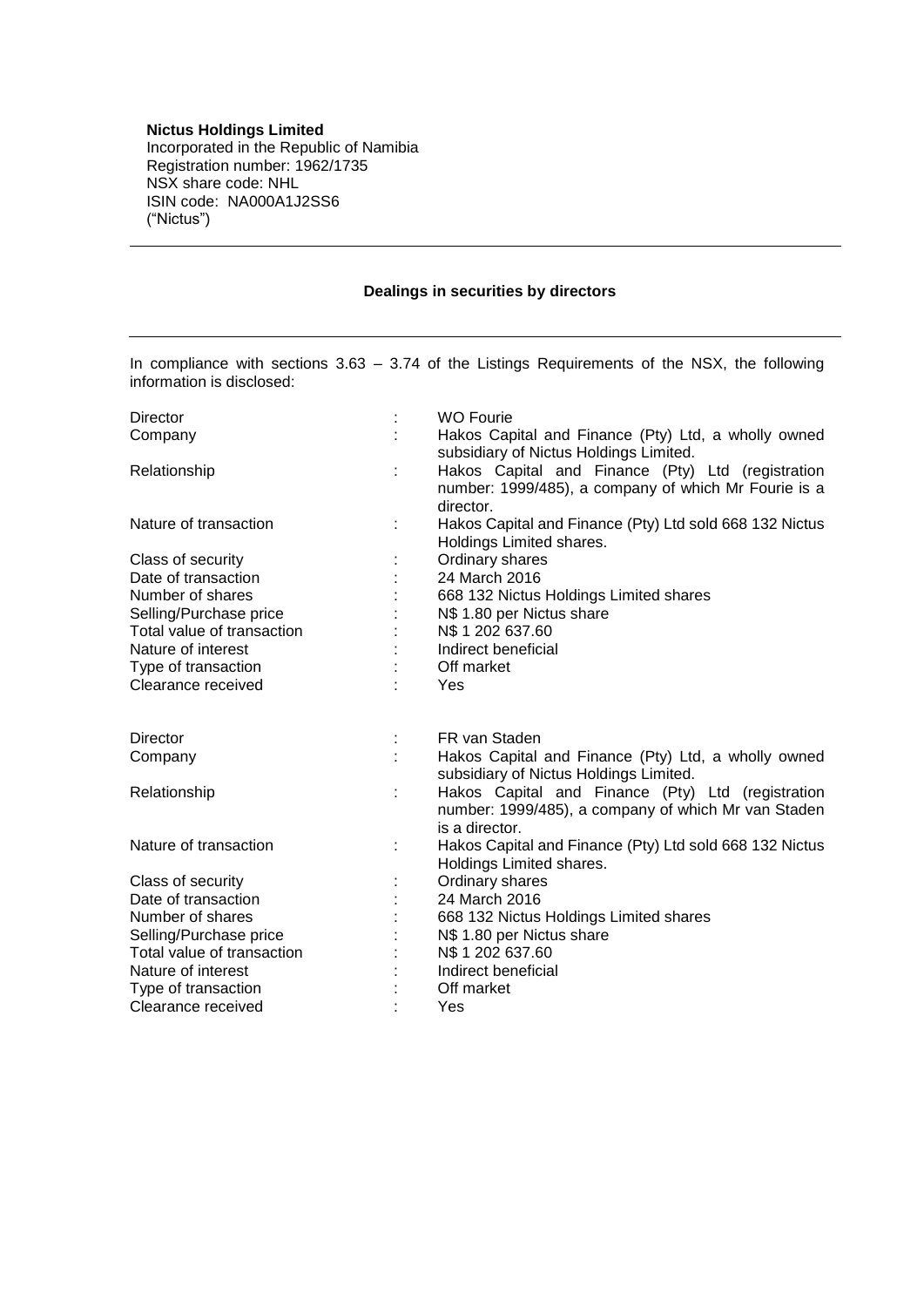| <b>Director</b>            |                | <b>NC Tromp</b>                                                                                                       |
|----------------------------|----------------|-----------------------------------------------------------------------------------------------------------------------|
| Company                    |                | Hakos Capital and Finance (Pty) Ltd, a wholly owned<br>subsidiary of Nictus Holdings Limited.                         |
| Relationship               | ÷              | Hakos Capital and Finance (Pty) Ltd (registration<br>number: 1999/485), a company of which Mr Tromp is a<br>director. |
| Nature of transaction      |                | Hakos Capital and Finance (Pty) Ltd sold 668 132 Nictus<br>Holdings Limited shares.                                   |
| Class of security          |                | Ordinary shares                                                                                                       |
| Date of transaction        |                | 24 March 2016                                                                                                         |
| Number of shares           |                | 668 132 Nictus Holdings Limited shares                                                                                |
| Selling/Purchase price     |                | N\$ 1.80 per Nictus share                                                                                             |
| Total value of transaction |                | N\$ 1 202 637.60                                                                                                      |
| Nature of interest         |                | Indirect beneficial                                                                                                   |
| Type of transaction        |                | Off market                                                                                                            |
| Clearance received         |                | Yes                                                                                                                   |
|                            |                |                                                                                                                       |
| <b>Director</b>            | ÷.             | PJ de W Tromp                                                                                                         |
| Company                    |                | Hakos Capital and Finance (Pty) Ltd, a wholly owned<br>subsidiary of Nictus Holdings Limited.                         |
| Relationship               | ÷              | Hakos Capital and Finance (Pty) Ltd (registration                                                                     |
|                            |                | number: 1999/485), a company of which Mr Tromp is a                                                                   |
|                            |                | director.                                                                                                             |
| Nature of transaction      | ÷              | Hakos Capital and Finance (Pty) Ltd sold 668 132 Nictus                                                               |
|                            |                | Holdings Limited shares.                                                                                              |
| Class of security          |                | Ordinary shares                                                                                                       |
| Date of transaction        | ÷              | 24 March 2016                                                                                                         |
| Number of shares           | $\ddot{\cdot}$ | 668 132 Nictus Holdings Limited shares                                                                                |
| Selling/Purchase price     |                | N\$ 1.80 per Nictus share                                                                                             |
| Total value of transaction |                | N\$ 1 202 637.60                                                                                                      |
| Nature of interest         |                | Indirect beneficial                                                                                                   |
| Type of transaction        |                | Off market                                                                                                            |
| Clearance received         |                | Yes                                                                                                                   |
|                            |                |                                                                                                                       |
| <b>Director</b>            |                | <b>GJ Koekemoer</b>                                                                                                   |
| Company                    |                | Hakos Capital and Finance (Pty) Ltd, a wholly owned<br>subsidiary of Nictus Holdings Limited.                         |
| Relationship               | t              | Hakos Capital and Finance (Pty) Ltd (registration                                                                     |
|                            |                | number: 1999/485), a company of which Mr Koekemoer                                                                    |
|                            |                | is a director.                                                                                                        |
| Nature of transaction      |                | Hakos Capital and Finance (Pty) Ltd sold 668 132 Nictus<br>Holdings Limited shares.                                   |
| Class of security          |                | Ordinary shares                                                                                                       |
| Date of transaction        |                | 24 March 2016                                                                                                         |
| Number of shares           |                | 668 132 Nictus Holdings Limited shares                                                                                |
| Selling/Purchase price     |                | N\$ 1.80 per Nictus share                                                                                             |
| Total value of transaction |                | N\$ 1 202 637.60                                                                                                      |
| Nature of interest         |                | Indirect beneficial                                                                                                   |
| Type of transaction        |                | Off market                                                                                                            |
| Clearance received         |                | Yes                                                                                                                   |
|                            |                |                                                                                                                       |